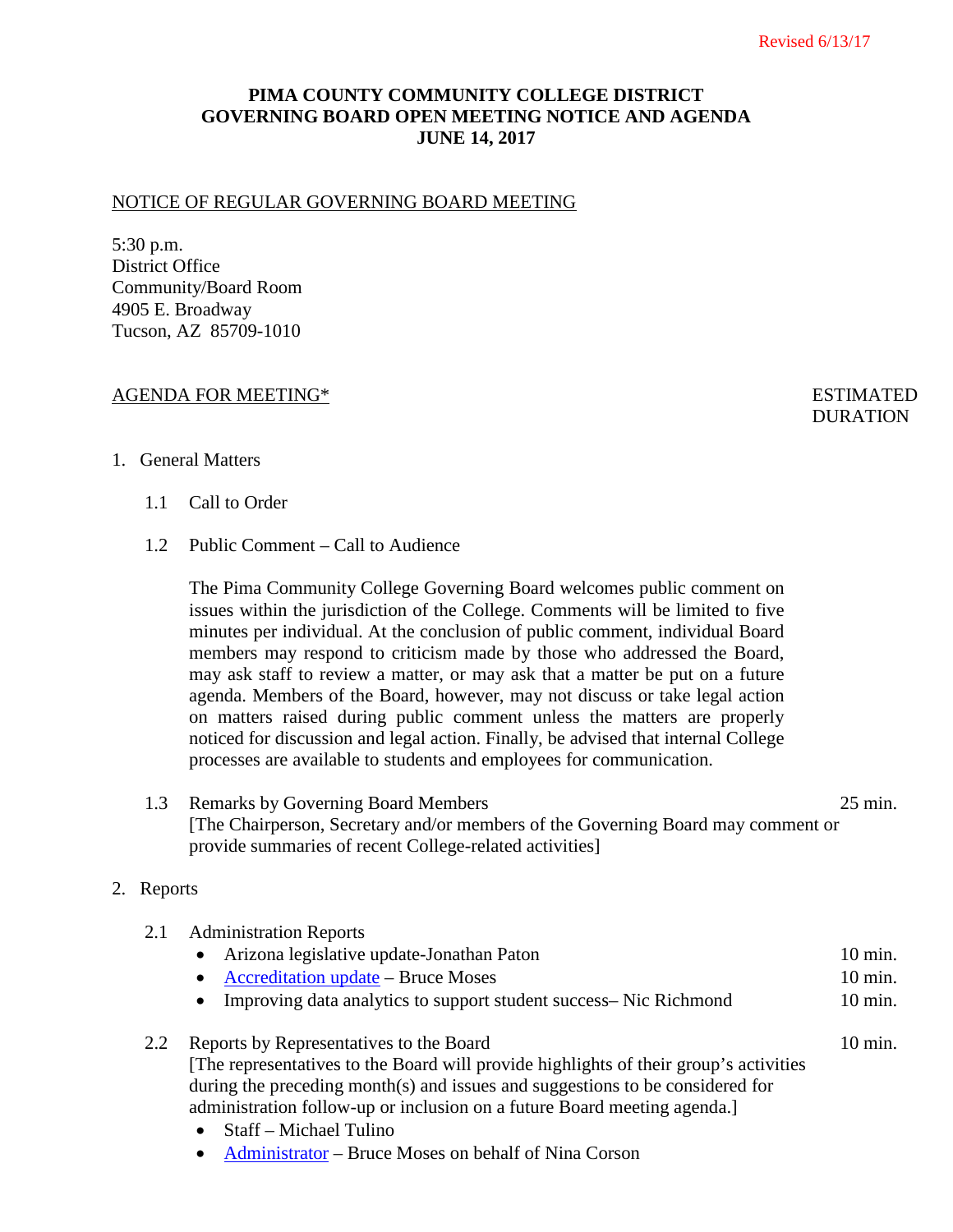- 2.3 Chancellor's Report 10 min. [Chancellor Lambert may report on current events at or involving the College; Legislative and Budget Updates and recent activities such as: community meetings, presentations and conferences]
- 3. Information Items 10 min.

[Information items are materials provided to the Board for reference only. A Board Member might ask a clarifying question, but no substantive discussion or action will be taken on the item at the meeting. Information item materials are included with the Board packet available at <https://www.pima.edu/meeting-notices/documents.html> or in some cases through a link included in the agenda.]

- 3.1 Financial Report April 2017 Financial Statements
- 3.2 Employment Information [Appointments, acting assignments, retirements and separations]
- 3.3 Adjunct Faculty Appointments
- 3.4 Administrative Procedure Changes [AP 4.01.04: Grants – *New*] [AP 4.06.01: College Travel – *New*] [AP 7.01.01: Internal Audits – *Revised*]
- 3.5 Finance and Audit Committee 2016-2017 Report
- 3.6 Diversity Plan [View the *Diversity Plan*]
- 3.7 Administrative Procedure Transition Update [RG-2412/A: College Travel]
- 4. Action Items
	- 4.1 Consent Agenda 5 min.

- (1) Approval of Minutes of the following meetings:
	- A. Study Session of May 1, 2017
	- B. Special Meeting to conduct Executive Session on May 10, 2017
	- C. Regular Meeting of May 10, 2017
- (2) Intergovernmental Agreement (IGA): Mountain Vista Fire District [One-year agreement to provide Paramedic training to Mountain Vista Fire District employees. Mountain Vista Fire District will allow PCC students to participate in vehicular rotations to gain field experience.] [IGA: Mountain Vista Fire District](http://www.pima.edu/meeting-notices-support/2017-docs/201706-14-mountain-vista-fire-district-paramedic-vehicular-iga.pdf)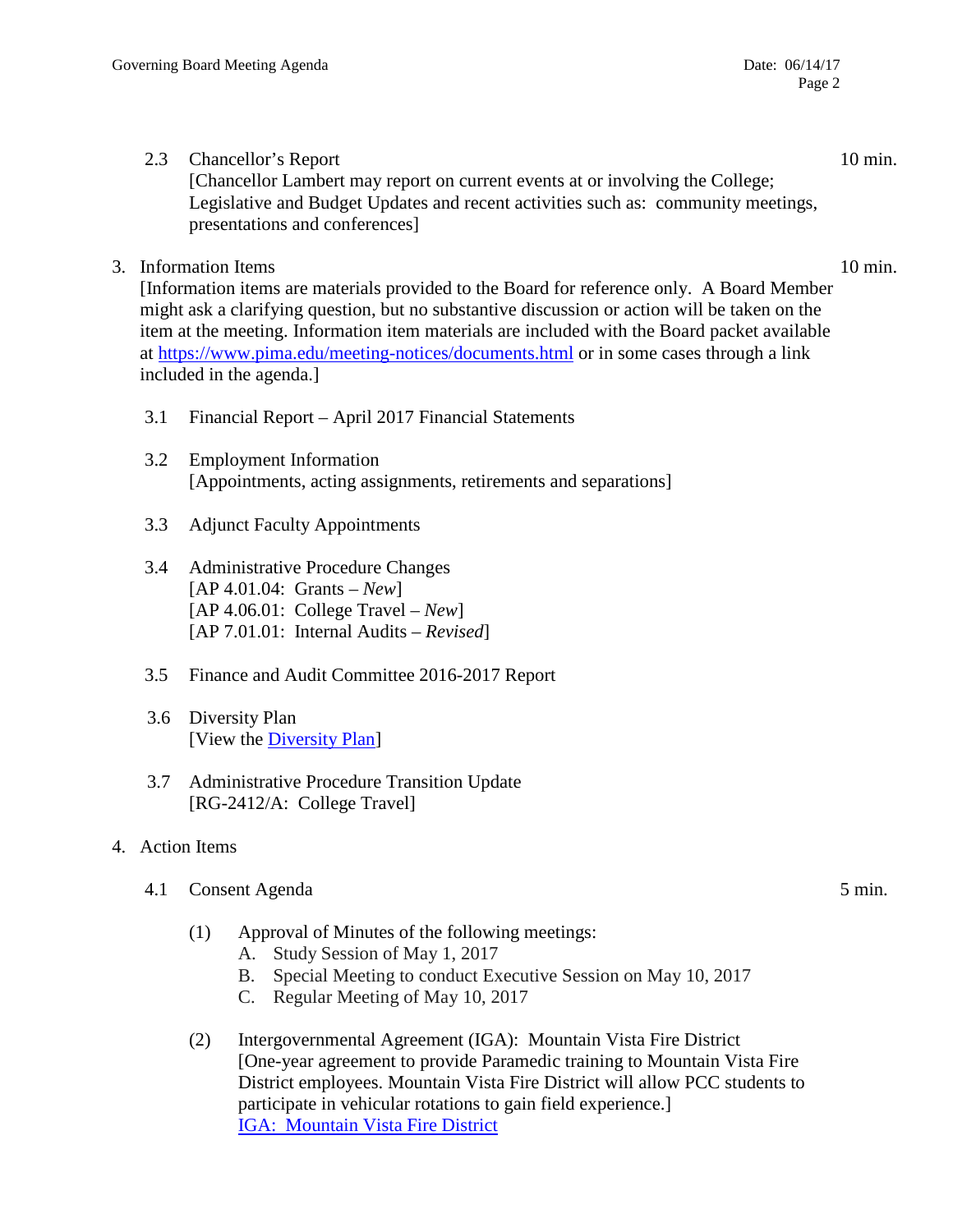- (3) Intergovernmental Agreement (IGA): Sonoita-Elgin Fire District [One-year agreement to provide Paramedic training to Sonoita-Elgin Fire District employees. Sonoita-Elgin fire District will allow PCC students to participate in vehicular rotations to gain field experience.] [IGA: Sonoita-Elgin Fire District](http://www.pima.edu/meeting-notices-support/2017-docs/201706-14-sonoita-elgin-fire-district-paramedic-vehicular-iga.pdf)
- (4) Intergovernmental Agreement: Pima County Sheriff's Department [One-year extension to provide High School Equivalency classes on-site at the Pima County Detention Center. PCC invoices based on current tuition and fees projecting approximately \$141,000 in revenue.] [IGA: Pima County](http://www.pima.edu/meeting-notices-support/2017-docs/201706-14-pima-county-sheriff-educational-services-iga.pdf)
- (5) Intergovernmental Agreement: City of Tucson on behalf of Tucson Fire District and Tucson Police Department [One-year agreement for educational services related to fire services and law enforcement. Tucson Fire District and Tucson Police Department will allow PCC students to participate in vehicular rotations to gain field experience.] [IGA: City of Tucson](http://www.pima.edu/meeting-notices-support/2017-docs/201706-14-city-or-tucson-fire-and-law-iga.pdf)
- (6) Intergovernmental Agreement: Arizona Department of Transportation (ADOT)-Construction Academy [Five-year agreement to allow Pima Community College's Workforce and Continuing Education (WCE) to provide construction training for students recommended by ADOT.] [IGA: ADOT](http://www.pima.edu/meeting-notices-support/2017-docs/201706-14-adot-pima-iga-construction-academy.pdf)
- (7) Intergovernmental Agreement: Arizona Department of Transportation (ADOT)-National Summer Transportation Institute [Five-year agreement for partnership to provide courses for STEM education and training as recommended by ADOT.] [IGA: ADOT](http://www.pima.edu/meeting-notices-support/2017-docs/201706-14-adot-national-summer-transportation-institute-iga.pdf)
- (8) Intergovernmental Agreement: Pinal County Community College District/Central Arizona College and Pima County Community College District First Things First Professional REWARD\$ Program [1.5 year agreement to establish an outreach and training program tailored to their needs. This supports the First Things First Professional REWARD\$ program in Pima County.] [IGA: Pinal County Community College](http://www.pima.edu/meeting-notices-support/2017-docs/201706-14-iga-pinal-county-rewards.pdf)
- (9) Contract: Workers' Compensation Insurance, Fiscal Year 2018 [A contract renewal in the estimated amount of \$350,000 with CopperPoint Mutual Insurance Company for the policy year July 1, 2017 through June 30, 2018.] Additional information on this agreement can be obtained by contacting the Employee Service Center.
- (10) Contract: Group Purchase Participation Agreement for Property Insurance,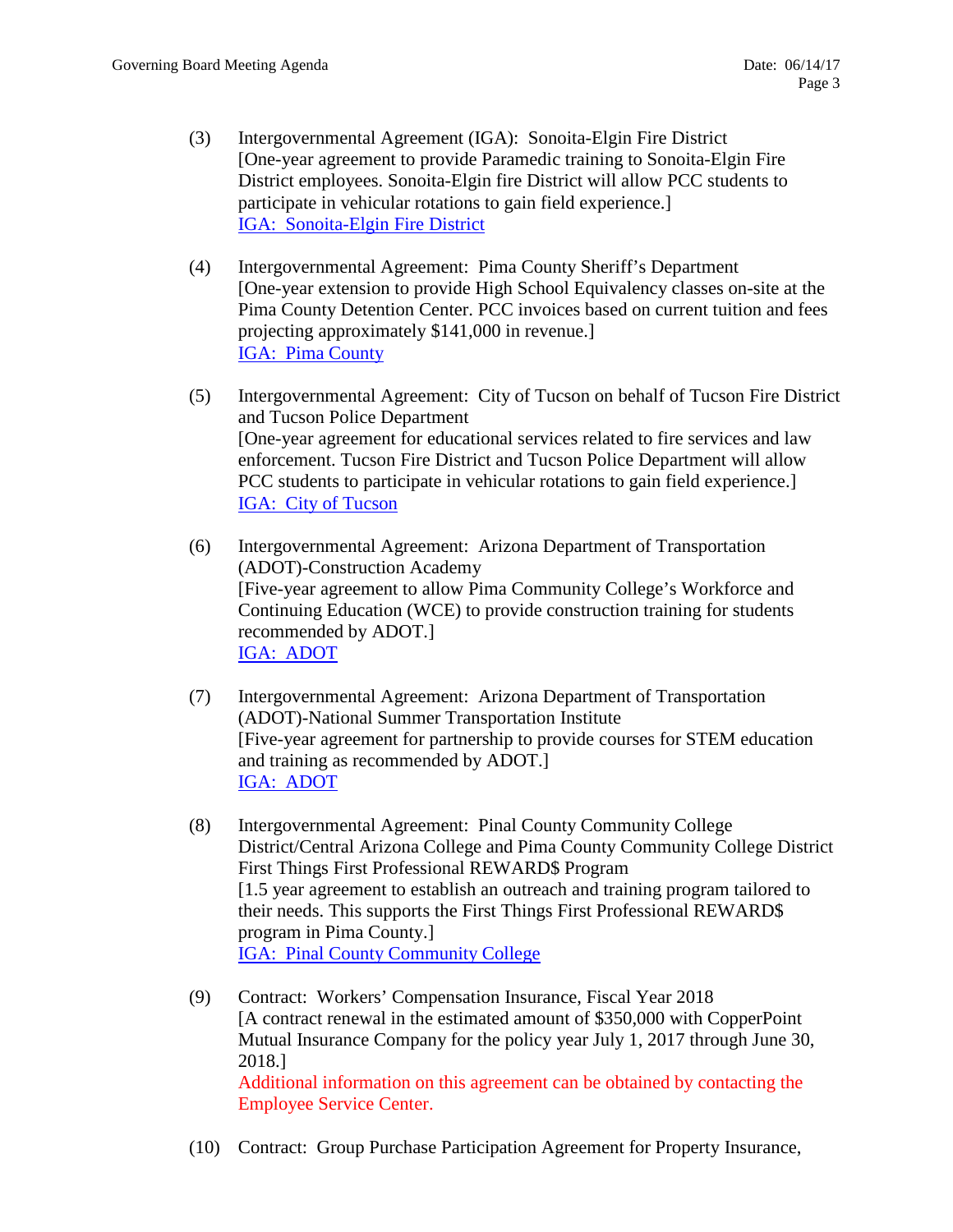Fiscal Year 2018

[A contract in an amount not to exceed \$121,000 with the Midwest Higher Education Compact via a Group Purchase Participation Agreement for Property Insurance for the period July 1, 2017 through June 30, 2018.] [Midwestern Higher Education agreement](http://www.pima.edu/meeting-notices-support/2017-docs/201706-14-group-property-insurance-mhec-preliminary.pdf)

- (11) Contract: Facilities Agreement Renewals FY18 [Renewal of agreements for [Crown Atlantic Company,](http://www.pima.edu/meeting-notices-support/2017-docs/201706-14-crown-atlantic-company-agreements.pdf) [Northern Arizona](http://www.pima.edu/meeting-notices-support/2017-docs/201706-14-nau-license-agreements.pdf)  [University \(NAU\),](http://www.pima.edu/meeting-notices-support/2017-docs/201706-14-nau-license-agreements.pdf) [University of Arizona \(UofA\),](http://www.pima.edu/meeting-notices-support/2017-docs/201706-14-uofa-license-agreement.pdf) and [Vision Charter School,](http://www.pima.edu/meeting-notices-support/2017-docs/201706-14-facility-license-agreement.pdf) Inc. for the new Fiscal Year 2018 period beginning July 1, 2017 through June 30, 2018. These agreements earn yearly revenue for the College.]
- (12) Contract: Accruent

[To approve a contract with Accruent for the FAMIS facility management software which provides hosting and site licenses for the FAMIS work order management system used by all Facilities employees. The costs are estimated at \$275,000 for FY18.]

[Accruent agreement](http://www.pima.edu/meeting-notices-support/2017-docs/201706-14-accruent-software-services-agreement.pdf)

(13) Contract: ISS Facility Services

[Execute a contract extension to the existing custodial services vendor, ISS Facility Services, for a two (2) month period of performance from July 1, 2017 through August 31, 2017. This extension will ensure continuity of College operations during Summer 2017 Focused Operations General Plan evaluation phase. The contract is not expected to exceed \$315,000.] [ISS contract](https://www.pima.edu/meeting-notices-support/2017-docs/201706-14-iss-facilities-services-agreement-extension.pdf)

(14) Contract: Mallory Safety & Supply LLC

[To approve a contract with Mallory Safety & Supply LLC for an expansion of the Traka Key Control system currently used by the District. The contract is for the period of June 14, 2017 through June 30, 2018. The total budget is not to exceed \$260,000 through Fiscal Year 2018.] [Mallory Safety & Supply LLC quote](http://www.pima.edu/meeting-notices-support/2017-docs/201706-14-key-control.pdf)

- (15) Contract: Dual Enrollment-East Valley Institute of Technology [To approve a dual enrollment contract with East Valley Institute of Technology with a term of August 1, 2017 through June 30, 2020. Fiscal considerations for this contract are summarized as reciprocal services.] [IGA: East Valley Institute of Technology](http://www.pima.edu/meeting-notices-support/2017-docs/201706-14-iga-east-valley-institute-of-technology.pdf)
- (16) Contract: General Liability and Automobile Liability and Physical Damage Insurance [The Chancellor recommends the Governing Board approve a contract with The Arizona School Risk Retention Trust, Inc. to provide general liability and automobile liability and physical damage insurance for the period July 1, 2017 through June 30, 2018.] Additional information on this agreement can be obtained by contacting the Contracts & Purchasing Department.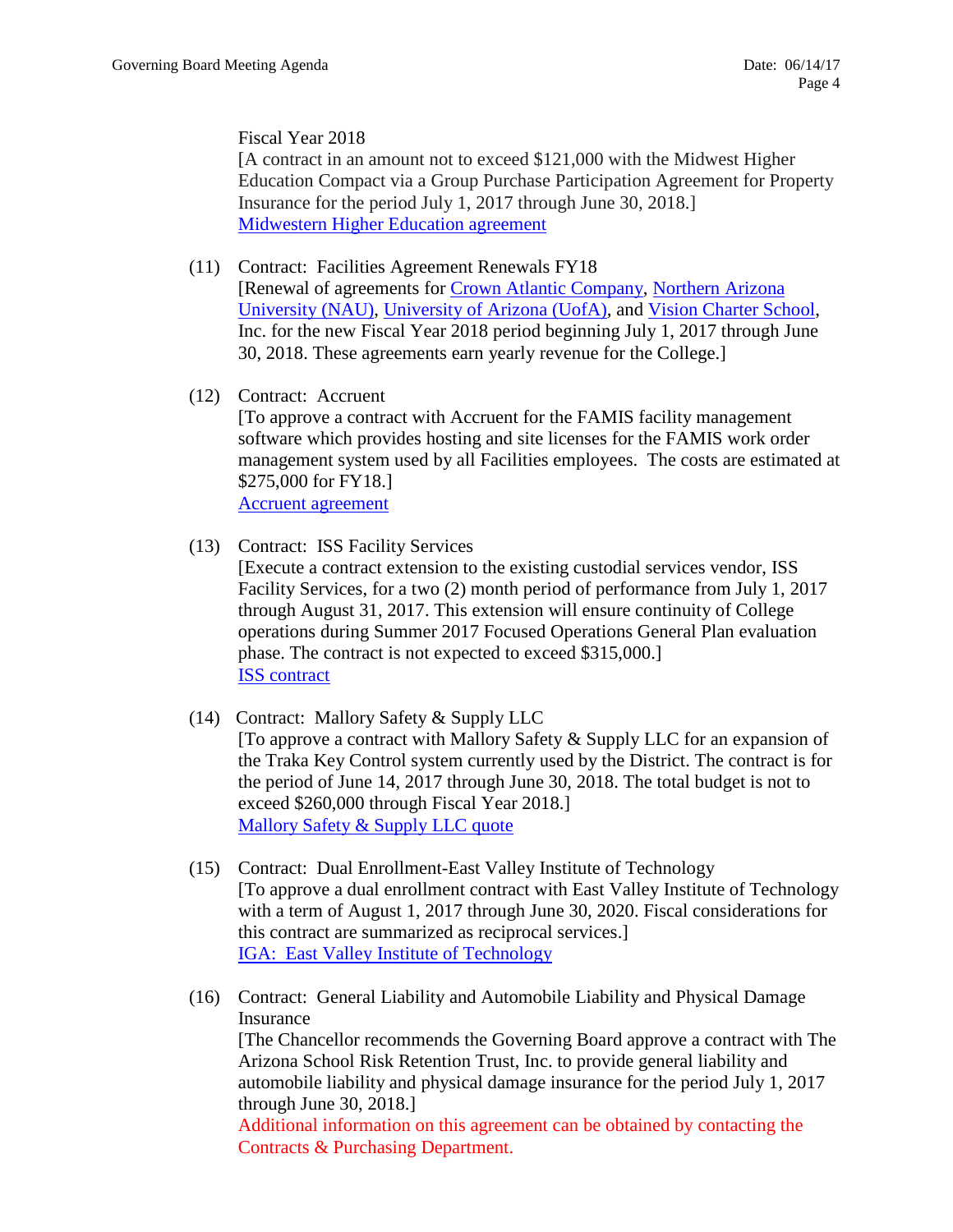- (17) Library Participation in Arizona Community College Library Consortium (ACCLC) [To approve Pima College Library's participation in the ACCLC.] [ACCLC membership agreement](http://www.pima.edu/meeting-notices-support/2017-docs/201706-14-acclc-membership-agreement.pdf)
- (18) Fiscal Year Adopted Budget Reductions [Posting year-end expenditure budget reductions to match actual expenditures for the fiscal year ended June 30, 2017.]
- (19) New Program: Mechatronics Technician-Certificate for Direct Employment
- (20) Board Policy Final Reading [BP 4.06: College Travel]
- (21) Personnel Policy Statements for College Employees, 2017-2018 Fiscal Year [MOUs: [AFSCME](http://www.pima.edu/meeting-notices-support/2017-docs/201706-14-afscme-mous.pdf) [ACES](http://www.pima.edu/meeting-notices-support/2017-docs/201706-14-aces-mous.pdf) [PCCEA\]](http://www.pima.edu/meeting-notices-support/2017-docs/201706-14-pccea-mous.pdf)
- (22) Contract: Epic One Builders, LLC [To approve a contract for the application of Exterior Insulation and Finish Systems (EIFS) synthetic stucco to the exterior of the E5 building at East Campus. Total amount for the contract is \$105,316.] [Epic One Builder, LLC contract](http://www.pima.edu/meeting-notices-support/2017-docs/201706-14-east-campus-painting-contract.pdf)

### 4.2 Other Action Items

- (1) Review and possible approval of services agreements with Pima Community 10 min. College Foundation
- (2) Review and possible approval of an educational services agreement with Santa\* Cruz County Provisional Community College District (SCCPCCD) 10 min.
- (3) Faculty Emeritus 5 min. [Faculty Emeritus status to retired Pima Community College faculty members: Gustavo Chavez and Joseph Labuda]

### Adjournment

Regular Meeting August 16, 2017, 5:30 p.m. District Office Community Board Room 4905 E. Broadway Tucson, AZ 85709-1010

**\* Option to recess into legal advice executive session** — Pursuant to A.R.S. §38-431.03(A)(3)